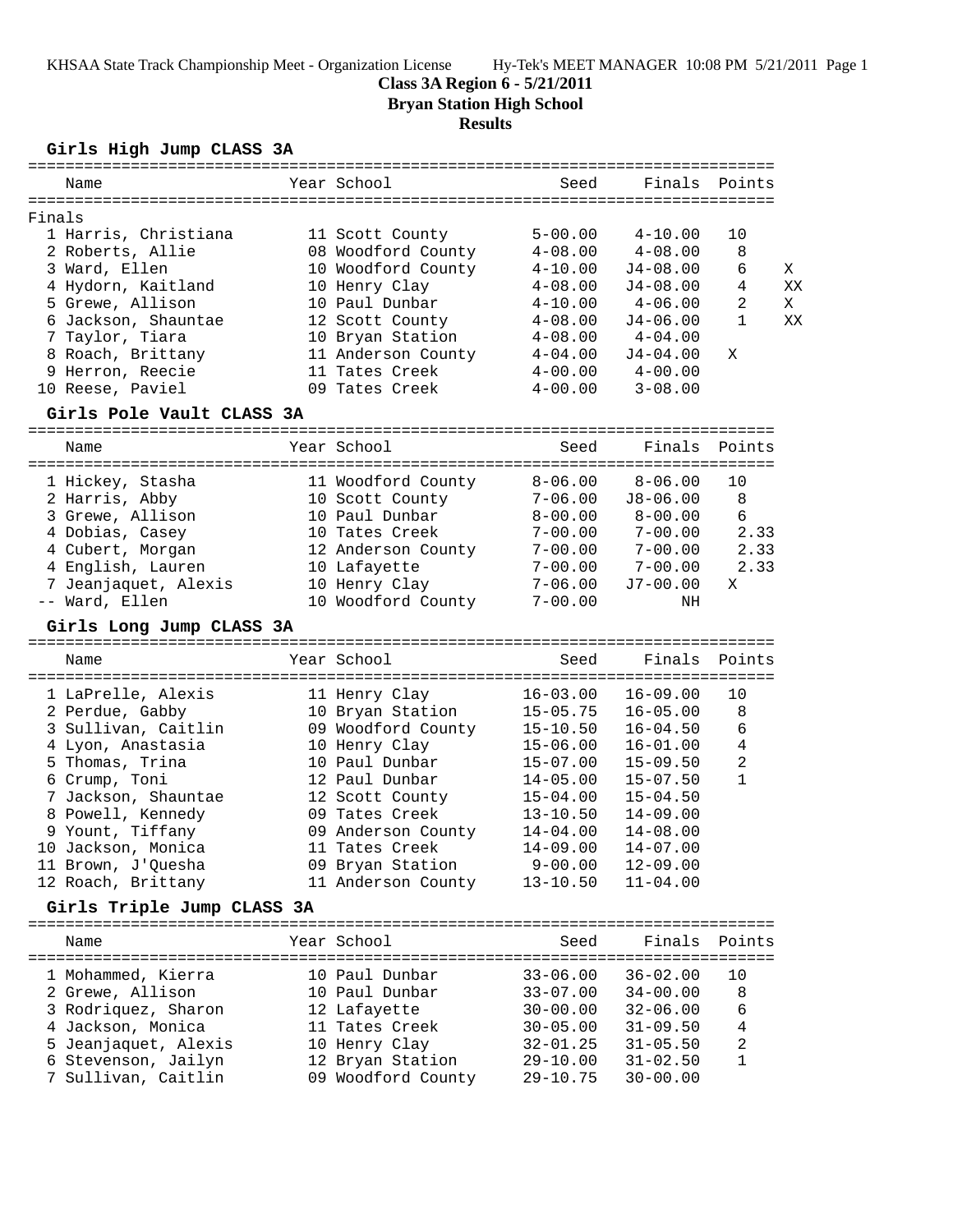**Class 3A Region 6 - 5/21/2011**

**Bryan Station High School**

### **Results**

| Girls Triple Jump CLASS 3A  |                            |              |              |                |         |
|-----------------------------|----------------------------|--------------|--------------|----------------|---------|
| 8 Taylor, Tiara             | 10 Bryan Station           | 21-00.00     | $29 - 06.50$ |                |         |
| 9 Conley, Maggie            | 12 Anderson County         | $27 - 05.00$ | $26 - 03.00$ |                |         |
| Girls Shot Put CLASS 3A     |                            |              |              |                |         |
| Name                        | Year School                | Seed         | Finals       | Points         |         |
| 1 Guy, Sierra               | 12 Paul Dunbar             | $37 - 05.00$ | $36 - 00.00$ | 10             |         |
| 2 Stewart, Carynn           | 10 Bryan Station           | $30 - 11.50$ | $31 - 11.00$ | 8              |         |
| 3 Kendrick, Shomari         | 12 Lafayette               | $31 - 04.00$ | $29 - 08.00$ | 6              |         |
| 4 Walker, Meyasha           | 10 Bryan Station           | 29-08.00     | $29 - 02.00$ | 4              |         |
| 5 Carpenter, Hannah         | 11 Woodford County         | 28-01.00     | $29 - 00.00$ | 2              |         |
| 6 Herron, Reecie            | 11 Tates Creek             | $28 - 04.50$ | $28 - 04.50$ | $\mathbf{1}$   |         |
| 7 Padgett, Kelsey           | 11 Woodford County         | $27 - 03.00$ | $26 - 03.00$ |                |         |
| 8 Johnson, Ashton           | 10 Paul Dunbar             | 30-04.00     | $25 - 10.50$ |                |         |
| 9 Herrod, Kourtney          | 10 Tates Creek             | 28-00.00     | $25 - 10.00$ |                |         |
| 10 Henderson, Cierra        | 09 Henry Clay              | $21 - 11.50$ | $24 - 02.00$ |                |         |
| 11 Blair, Gentel            | 11 Henry Clay              | $22 - 06.00$ | $22 - 07.00$ |                |         |
|                             |                            |              |              |                |         |
| Girls Discus Throw CLASS 3A |                            |              |              |                |         |
| Name                        | Year School                | Seed         | Finals       | Points         |         |
| 1 Stewart, Carynn           | 10 Bryan Station           | $95 - 00$    | $95 - 07$    | 10             |         |
| 2 Guy, Sierra               | 12 Paul Dunbar             | $87 - 00$    | $85 - 05$    | 8              |         |
| 3 Huellemier, Holly         | 09 Scott County            | $89 - 07$    | $83 - 06$    | 6              |         |
| 4 Kendrick, Shomari         | 12 Lafayette               | 111-09       | $83 - 05$    | 4              |         |
| 5 Herron, Reecie            | 11 Tates Creek             | $76 - 07$    | $79 - 00$    | 2              |         |
| 6 Stone, Heather            | 11 Bryan Station           | 78-10        | $77 - 09$    | $\mathbf{1}$   |         |
| 7 Johnson, Ashton           | 10 Paul Dunbar             | 76-00        | $76 - 02$    |                |         |
| 8 Padgett, Kelsey           | 11 Woodford County         | 79-06        | $74 - 10$    |                |         |
| 9 Henderson, Cierra         | 09 Henry Clay              | 64-09        | 68-04        |                |         |
| 10 Herrod, Kourtney         | 10 Tates Creek             | 65-04        | $65 - 00$    |                |         |
| 11 Petersen, Dani           | 12 Henry Clay              | $55 - 08$    | $57 - 02$    |                |         |
| -- Carpenter, Hannah        | 11 Woodford County         | 91-10        | ND           |                |         |
| Boys High Jump CLASS 3A     |                            |              |              |                |         |
| Name                        | Year School                | Seed         | Finals       | Points         |         |
|                             |                            |              |              |                |         |
| 1 Ratliff, Ryan             | 12 Anderson County 6-06.00 |              | $6 - 06.00$  | 10             |         |
| 2 Johnson, Lamont           | 12 Paul Dunbar             | $6 - 07.00$  | $6 - 02.00$  | 8 <sup>8</sup> |         |
| 3 Stucky, Sam               | 10 Bryan Station           | $5 - 08.00$  | $5 - 08.00$  | 6              | $X - 0$ |
| 4 Williams, Corey           | 10 Bryan Station           | $5 - 08.00$  | $J5 - 08.00$ | 4              | $X - X$ |
| 5 Oxendine, Dennis          | 10 Tates Creek             | $5 - 08.00$  | $5 - 06.00$  | 2              | Χ       |
| 6 Pressley, Myles           | 11 Paul Dunbar             | $5 - 06.00$  | $J5 - 06.00$ | 1              | $XX-0$  |
| 7 Harris, Evander           | 11 Henry Clay              | $5 - 08.00$  | $J5 - 06.00$ | $XX-X$         |         |
| 8 Ford, Avery               | 11 Scott County            | $5 - 08.00$  | $5 - 04.00$  |                |         |
| 9 Demsey, Chaz              | 09 Scott County            | $5 - 04.00$  | $5 - 02.00$  |                |         |
| 10 Yett, Tyson              | 09 Anderson County         | $5 - 02.00$  | $J5 - 02.00$ | ΧX             |         |
| -- Keene, Austin            | 09 Henry Clay              | $5 - 00.00$  | ΝH           |                |         |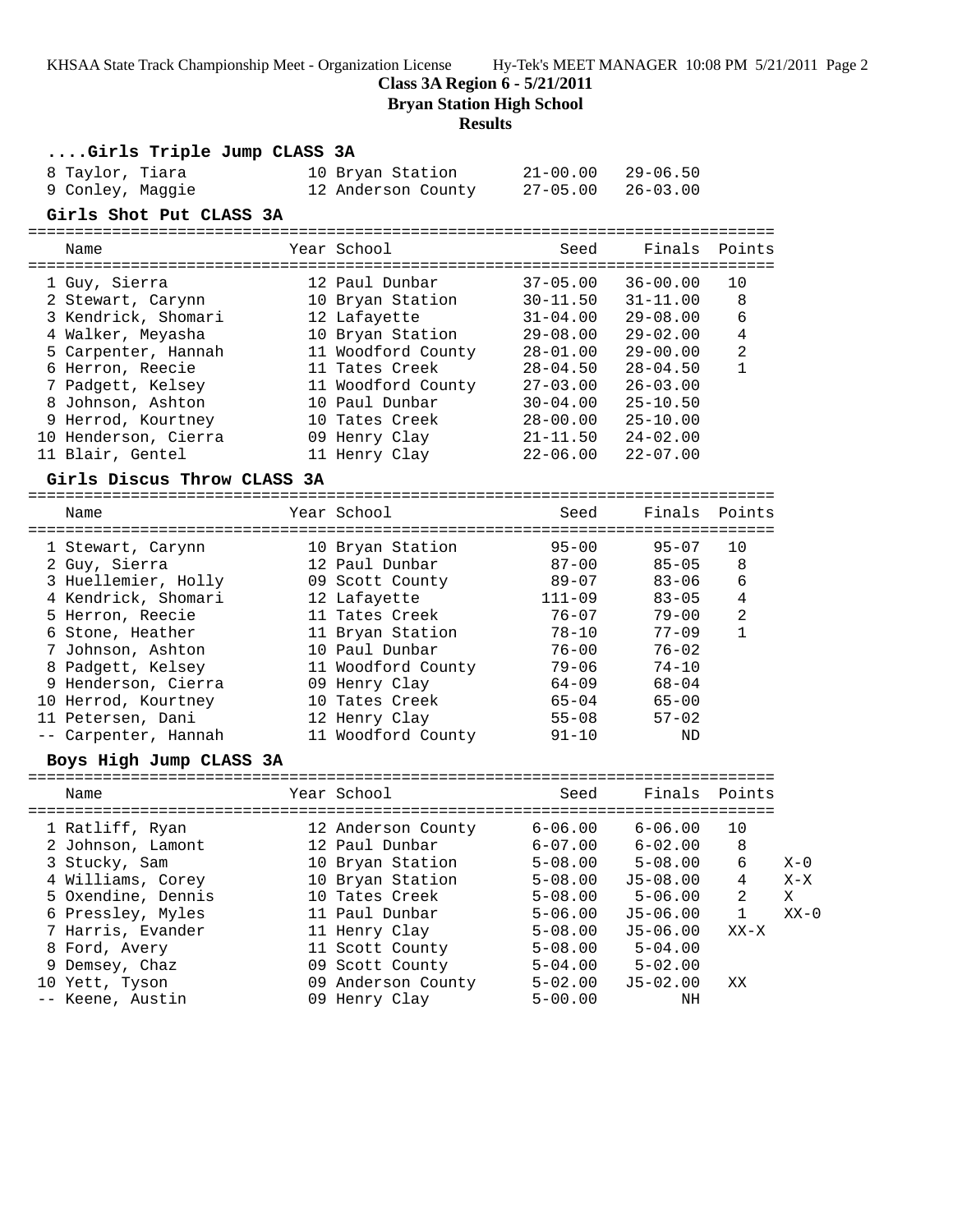**Class 3A Region 6 - 5/21/2011**

**Bryan Station High School**

# **Results**

## **Boys Pole Vault CLASS 3A**

| Name                                           | Year School                  | Seed         |              | Finals Points  |        |
|------------------------------------------------|------------------------------|--------------|--------------|----------------|--------|
|                                                |                              |              |              |                |        |
| 1 Brown, Patrick                               | 12 Woodford County           | $12 - 00.00$ | $12 - 03.00$ | 10             |        |
| 2 Huster, Eric                                 | 12 Woodford County           | $11 - 06.00$ | $11 - 00.00$ | 8              |        |
| 3 Klinksiek, Slade                             | 12 Henry Clay                | $11 - 00.00$ | $J11-00.00$  | 6              | XX     |
| 4 Banks, Darre                                 | 11 Henry Clay                | $10 - 00.00$ | $10 - 00.00$ | 4              | $X-X$  |
|                                                |                              |              |              | 2              |        |
| 5 Drummer, David                               | 12 Anderson County           | $10 - 00.00$ | $J10-00.00$  |                | $X-XX$ |
| 6 Reihmer, Joel                                | 12 Scott County              | 10-00.00     | $9 - 06.00$  | $\mathbf{1}$   |        |
| 7 Allen, Alex                                  | 11 Tates Creek               | $9 - 06.00$  | $9 - 00.00$  |                |        |
| 8 Parell, Paul                                 | 12 Paul Dunbar               | $8 - 00.00$  | $8 - 06.00$  |                |        |
| -- Fay, Robert                                 | 11 Paul Dunbar               | $8 - 00.00$  | ΝH           |                |        |
| Boys Long Jump CLASS 3A                        |                              |              |              |                |        |
|                                                |                              |              |              |                |        |
| Name                                           | Year School                  | Seed         | Finals       | Points         |        |
|                                                |                              |              |              |                |        |
| 1 Duncan, Tre                                  | 11 Bryan Station             | $22 - 02.00$ | $22 - 06.00$ | 10             |        |
| 2 Johnson, Ora                                 | 09 Bryan Station             | $20 - 02.00$ | $21 - 03.00$ | 8              |        |
|                                                |                              |              | $20 - 11.00$ | 5              |        |
| 3 Shaffer, Jake                                | 12 Scott County              | $20 - 01.00$ |              |                |        |
| 3 Oxendine, Dennis                             | 10 Tates Creek               | $20 - 02.75$ | $20 - 11.00$ | 5              |        |
| 5 Howard, Adam                                 | 11 Henry Clay                | $19 - 09.00$ | $20 - 07.00$ | 2              |        |
| 6 Franklin, Trey                               | 11 Scott County              | $20 - 08.00$ | $20 - 04.00$ | $\mathbf{1}$   |        |
| 7 Pressley, Myles                              | 11 Paul Dunbar               | $20 - 07.00$ | $20 - 02.00$ |                |        |
| 8 Bonnett, Devonte                             | 11 Paul Dunbar               | $18 - 09.00$ | $19 - 09.00$ |                |        |
| 9 Franklin, Antonio                            | 12 Lafayette                 | $20 - 03.25$ | $19 - 06.50$ |                |        |
| 10 Bassoni, Josh                               | 12 Tates Creek               | $19 - 09.25$ | $18 - 08.50$ |                |        |
| 11 Jones, Jalen                                | 11 Henry Clay                | $17 - 07.50$ | $17 - 03.00$ |                |        |
| 12 Robinson, Cameron                           | 10 Anderson County           | $16 - 02.25$ | $16 - 10.00$ |                |        |
| 13 Woodrow, Ethan                              | 09 Anderson County           | $16 - 07.50$ | $16 - 06.00$ |                |        |
|                                                |                              |              |              |                |        |
| Boys Triple Jump CLASS 3A                      |                              |              |              |                |        |
| Name                                           | Year School                  | Seed         | Finals       | Points         |        |
|                                                |                              |              |              |                |        |
| 1 Duncan, Tre                                  | 11 Bryan Station             | $43 - 10.50$ | $43 - 00.00$ | 10             |        |
| 2 Oxendine, Dennis                             | 10 Tates Creek               | $42 - 02.50$ | $41 - 07.00$ | 8              |        |
| 3 Botaka, Bentio                               | 11 Bryan Station             | $40 - 05.75$ | $41 - 05.00$ | 6              |        |
|                                                |                              |              |              |                |        |
| 4 Shaffer, Jake                                | 12 Scott County              | 42-07.75     | $41-04.00$   | 4              |        |
| 5 Franklin, Antonio                            | 12 Lafayette                 | 41-01.50     | $40 - 08.00$ | $\overline{a}$ |        |
| 6 Fay, Robert                                  | 11 Paul Dunbar               | $38 - 03.00$ | $37 - 02.00$ | $\mathbf{1}$   |        |
| 7 Johnstone, Alan                              | 11 Woodford County           | $35 - 05.00$ | $36 - 10.00$ |                |        |
| 8 Evans, Wade                                  | 12 Paul Dunbar               | $39 - 04.00$ | $35 - 11.00$ |                |        |
| 9 Jones, Jalen                                 | 11 Henry Clay                | $37 - 02.50$ | $34 - 11.00$ |                |        |
| 10 Suter, Richard                              | 11 Henry Clay                | $34 - 01.50$ | $33 - 04.00$ |                |        |
| 11 Yett, Tyson                                 | 09 Anderson County           | $34 - 02.50$ | $30 - 03.00$ |                |        |
| 12 Dillow, Cody                                | 09 Anderson County           | $30 - 07.00$ | $29 - 01.00$ |                |        |
|                                                |                              |              |              |                |        |
| Boys Shot Put CLASS 3A<br>==================== | ---------------------------- |              |              |                |        |
| Name                                           | Year School                  | Seed         | Finals       | Points         |        |
|                                                | 12 Paul Dunbar               |              |              | 10             |        |
| 1 Tooley, David                                |                              | $45 - 09.00$ | $47 - 03.00$ |                |        |
| 2 Blackburn, Clarke                            | 11 Bryan Station             | $48 - 10.00$ | $46 - 03.00$ | 8              |        |
| 3 Hagans, Michael                              | 12 Bryan Station             | $43 - 09.50$ | $42 - 05.50$ | 6              |        |
| 4 Sparks, Austin                               | 11 Anderson County           | $42 - 05.00$ | $41 - 09.00$ | 4              |        |
|                                                |                              |              |              |                |        |